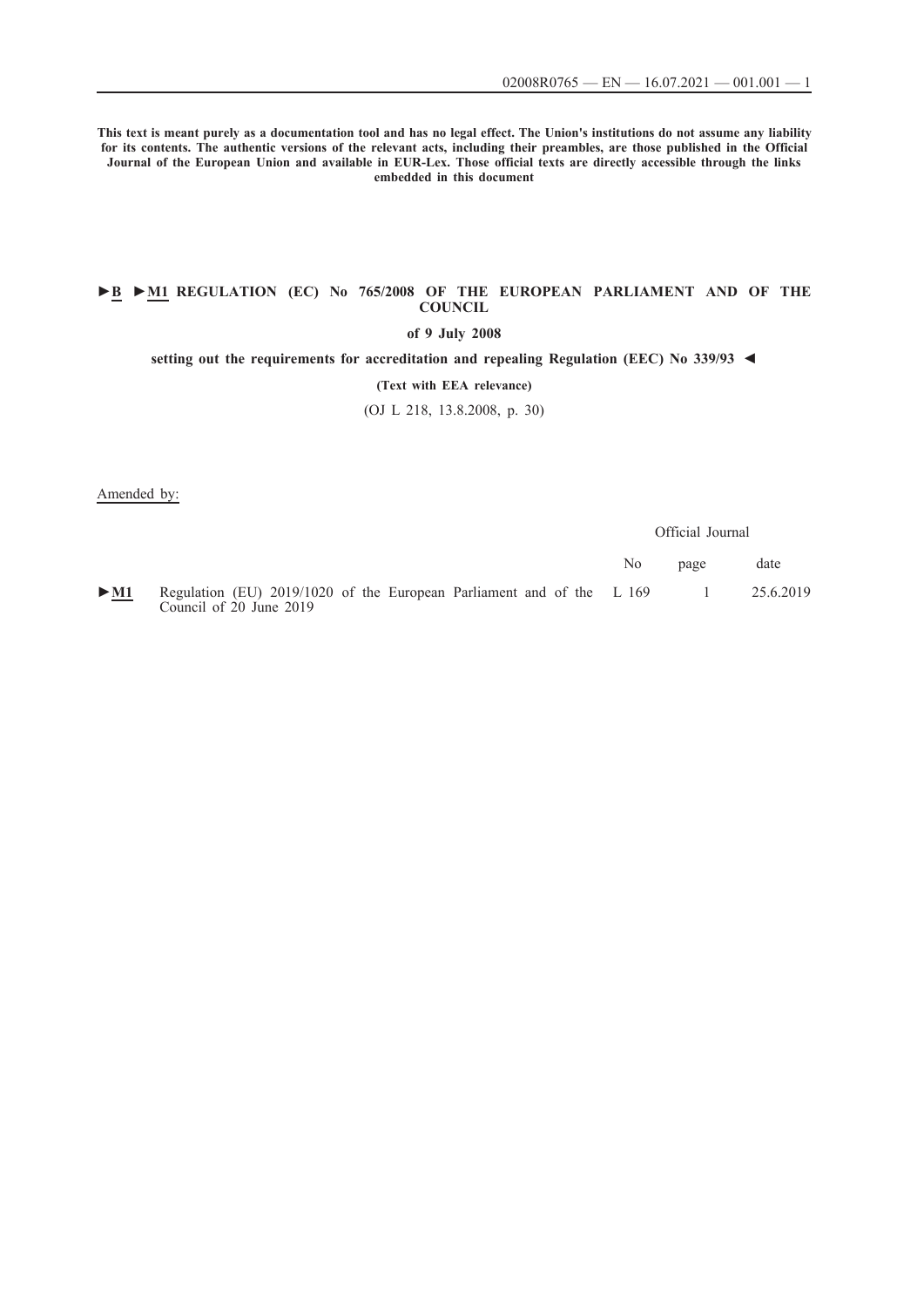# **▼M1 ▼B**

## **REGULATION (EC) No 765/2008 OF THE EUROPEAN PARLIAMENT AND OF THE COUNCIL**

### **of 9 July 2008**

## **setting out the requirements for accreditation and repealing Regulation (EEC) No 339/93**

**▼B**

**(Text with EEA relevance)**

## CHAPTER I

## **GENERAL PROVISIONS**

#### *Article 1*

### **Subject matter and scope**

1. This Regulation lays down rules on the organisation and operation of accreditation of conformity assessment bodies performing conformity assessment activities.

## **▼M1** \_\_\_\_\_\_\_\_\_\_

# **▼B**

4. This Regulation lays down the general principles of the CE marking.

### *Article 2*

## **Definitions**

For the purposes of this Regulation the following definitions shall apply:

## **▼M1** \_\_\_\_\_\_\_\_\_\_

- 3. 'manufacturer' shall mean any natural or legal person who manufactures a product or has a product designed or manufactured, and markets that product under his name or trademark;
- 4. 'authorised representative' shall mean any natural or legal person established within the Community who has received a written mandate from a manufacturer to act on his behalf in relation to specified tasks with regard to the latter's obligations under the relevant Community legislation;
- 5. 'importer' shall mean any natural or legal person established within the Community who places a product from a third country on the Community market;
- 6. 'distributor' shall mean any natural or legal person in the supply chain, other than the manufacturer or the importer, who makes a product available on the market;
- 7. 'economic operators' shall mean the manufacturer, the authorised representative, the importer and the distributor;
- 8. 'technical specification' shall mean a document that prescribes technical requirements to be fulfilled by a product, process or service;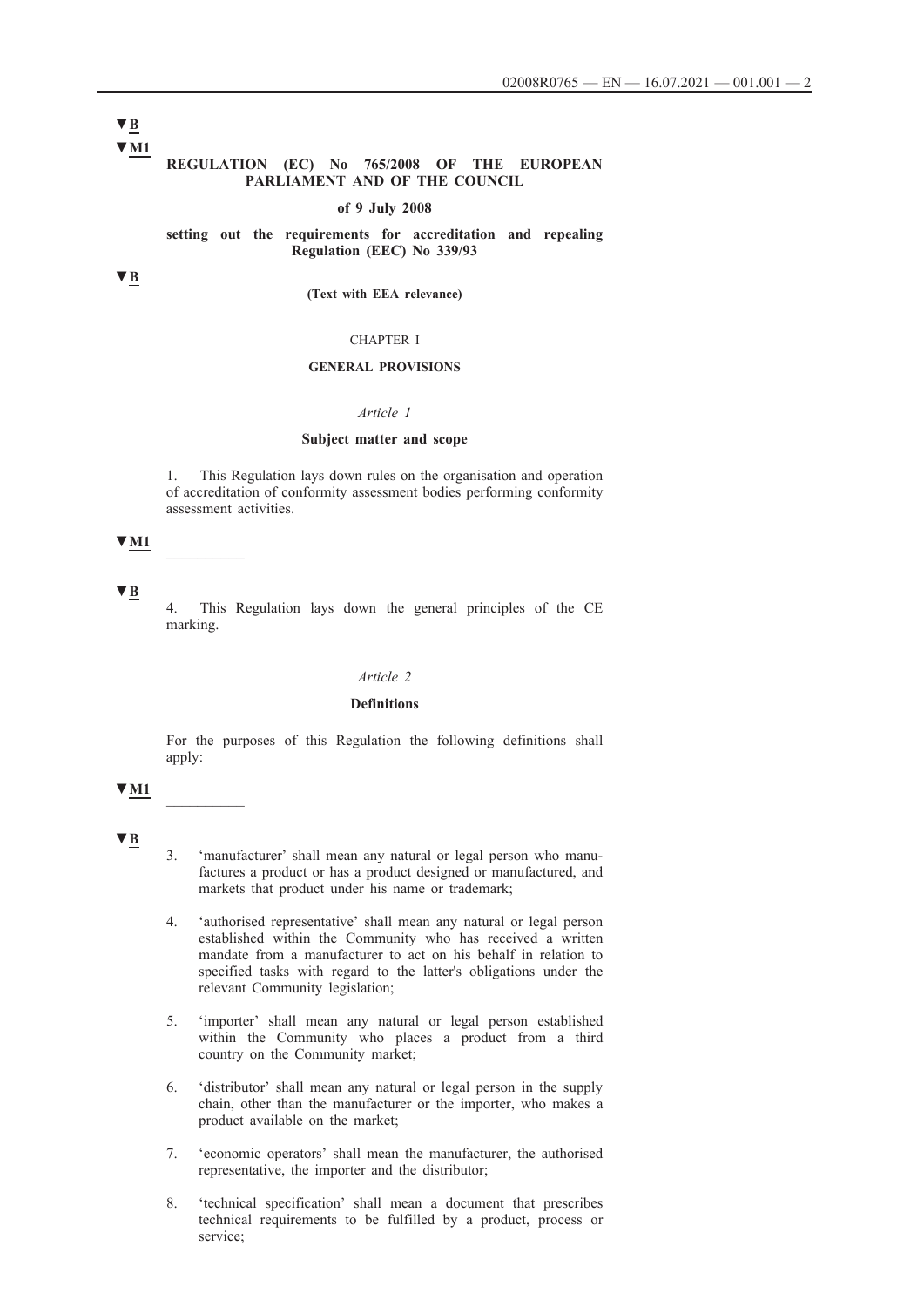- 9. 'harmonised standard' shall mean a standard adopted by one of the European standardisation bodies listed in Annex I to Directive 98/34/EC of the European Parliament and of the Council of 22 June 1998 laying down a procedure for the provision of information in the field of technical standards and regulations and of rules on Information Society services  $(1)$  on the basis of a request made by the Commission in accordance with Article 6 of that Directive;
- 10. 'accreditation' shall mean an attestation by a national accreditation body that a conformity assessment body meets the requirements set by harmonised standards and, where applicable, any additional requirements including those set out in relevant sectoral schemes, to carry out a specific conformity assessment activity;
- 11. 'national accreditation body' shall mean the sole body in a Member State that performs accreditation with authority derived from the State;
- 12. 'conformity assessment' shall mean the process demonstrating whether specified requirements relating to a product, process, service, system, person or body have been fulfilled;
- 13. 'conformity assessment body' shall mean a body that performs conformity assessment activities including calibration, testing, certification and inspection;

# **▼M1** \_\_\_\_\_\_\_\_\_\_

- **▼B**
- 16. 'peer evaluation' shall mean a process for the assessment of a national accreditation body by other national accreditation bodies, carried out in accordance with the requirements of this Regulation, and, where applicable, additional sectoral technical specifications;

### **▼M1** \_\_\_\_\_\_\_\_\_\_

- **▼B**
- 20. 'CE marking' shall mean a marking by which the manufacturer indicates that the product is in conformity with the applicable requirements set out in Community harmonisation legislation providing for its affixing;
- 21. 'Community harmonisation legislation' shall mean any Community legislation harmonising the conditions for the marketing of products.

## CHAPTER II

## **ACCREDITATION**

## *Article 3*

### **Scope**

This Chapter shall apply to accreditation, used on a compulsory or voluntary basis, relating to conformity assessment, whether that assessment is compulsory or not, and irrespective of the legal status of the body performing the accreditation.

<sup>(1)</sup> OJ L 204, 21.7.1998, p. 37. Directive as last amended by Council Directive 2006/96/EC (OJ L 363, 20.12.2006, p. 81).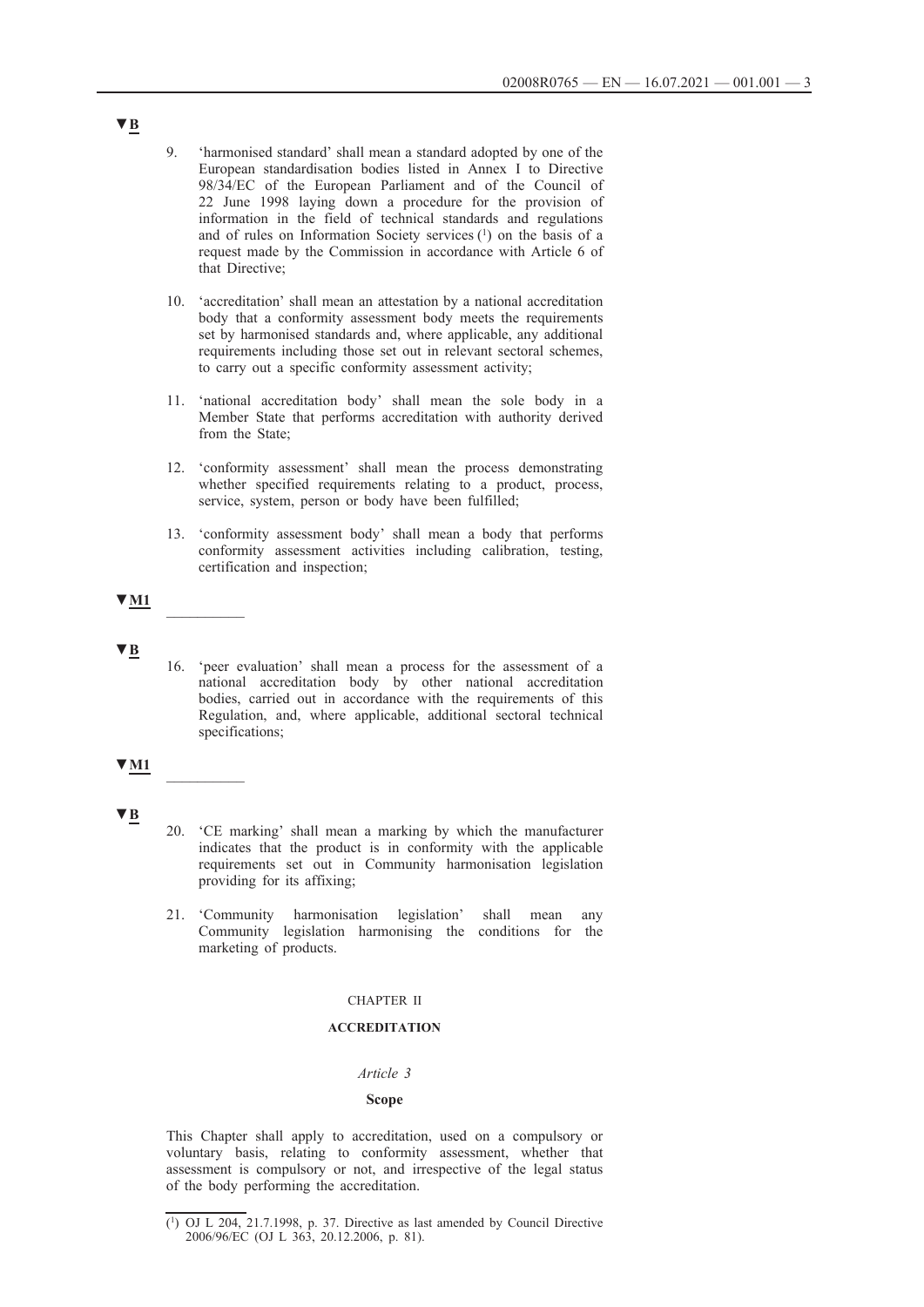## *Article 4*

# **General principles**

1. Each Member State shall appoint a single national accreditation body.

2. Where a Member State considers that it is not economically meaningful or sustainable to have a national accreditation body or to provide certain accreditation services, it shall, as far as possible, have recourse to the national accreditation body of another Member State.

3. A Member State shall inform the Commission and the other Member States where, in accordance with paragraph 2, recourse is had to the national accreditation body of another Member State.

4. On the basis of the information referred to in paragraph 3 and Article 12, the Commission shall draw up and update a list of national accreditation bodies which it shall make publicly available.

5. Where accreditation is not operated directly by the public authorities themselves, a Member State shall entrust its national accreditation body with the operation of accreditation as a public authority activity and grant it formal recognition.

6. The responsibilities and tasks of the national accreditation body shall be clearly distinguished from those of other national authorities.

7. The national accreditation body shall operate on a not-for-profit basis.

8. The national accreditation body shall not offer or provide any activities or services that conformity assessment bodies provide, nor shall it provide consultancy services, own shares in or otherwise have a financial or managerial interest in a conformity assessment body.

9. Each Member State shall ensure that its national accreditation body has the appropriate financial and personnel resources for the proper performance of its tasks, including the fulfilment of special tasks, such as activities for European and international accreditation cooperation and activities that are required to support public policy and which are not self-financing.

10. The national accreditation body shall be a member of the body recognised under Article 14.

11. National accreditation bodies shall establish and maintain appropriate structures to ensure the effective and balanced involvement of all interested parties within both their organisations and the body recognised under Article 14.

### *Article 5*

### **Operation of accreditation**

1. A national accreditation body shall, when requested by a conformity assessment body, evaluate whether that conformity assessment body is competent to carry out a specific conformity assessment activity. Where it is found to be competent, the national accreditation body shall issue an accreditation certificate to that effect.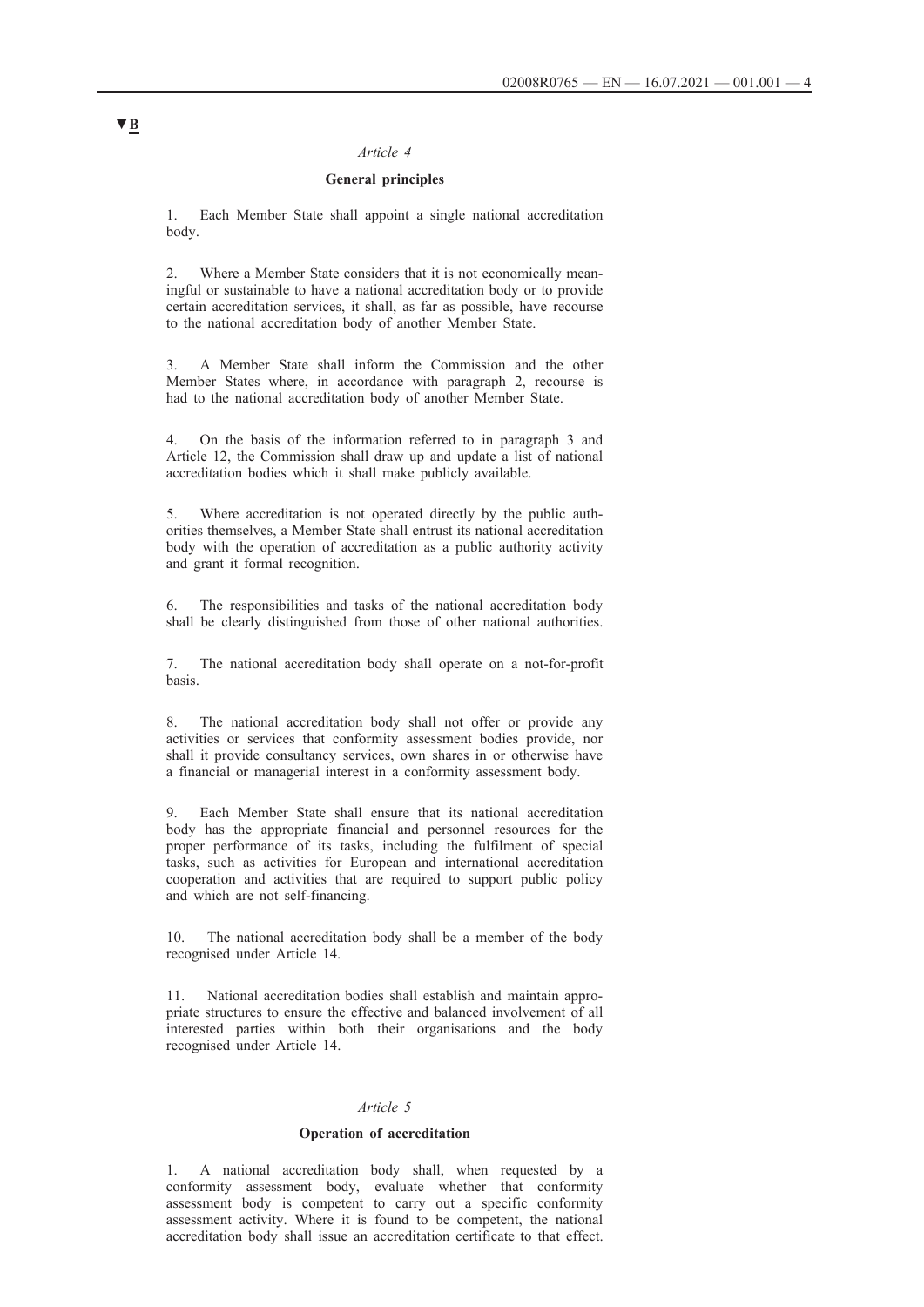2. When a Member State decides not to use accreditation, it shall provide the Commission and the other Member States with all the documentary evidence necessary for the verification of the competence of the conformity assessment bodies it selects for the implementation of the Community harmonisation legislation in question.

3. National accreditation bodies shall monitor the conformity assessment bodies to which they have issued an accreditation certificate.

4. Where a national accreditation body ascertains that a conformity assessment body which has received an accreditation certificate is no longer competent to carry out a specific conformity assessment activity or has committed a serious breach of its obligations, that accreditation body shall take all appropriate measures within a reasonable timeframe to restrict, suspend or withdraw the accreditation certificate.

5. Member States shall establish procedures for the resolution of appeals, including, where appropriate, legal remedies against accreditation decisions or the absence thereof.

### *Article 6*

### **Principle of non-competition**

1. National accreditation bodies shall not compete with conformity assessment bodies.

2. National accreditation bodies shall not compete with other national accreditation bodies.

3. National accreditation bodies shall be permitted to operate across national borders, within the territory of another Member State, either at the request of a conformity assessment body in the circumstances set out in Article 7(1), or, if they are asked to do so by a national accreditation body in accordance with Article 7(3), in cooperation with the national accreditation body of that Member State.

## *Article 7*

### **Cross-border accreditation**

Where a conformity assessment body requests accreditation it shall do so with the national accreditation body of the Member State in which it is established or with the national accreditation body to which that Member State has had recourse in accordance with Article 4(2).

However, a conformity assessment body may request accreditation by a national accreditation body other than those referred to in the first subparagraph in any one of the following situations:

- (a) where the Member State in which it is established has decided not to establish a national accreditation body and has not had recourse to the national accreditation body of another Member State in accordance with Article 4(2);
- (b) where the national accreditation bodies referred to in the first subparagraph do not perform accreditation in respect of the conformity assessment activities for which accreditation is sought;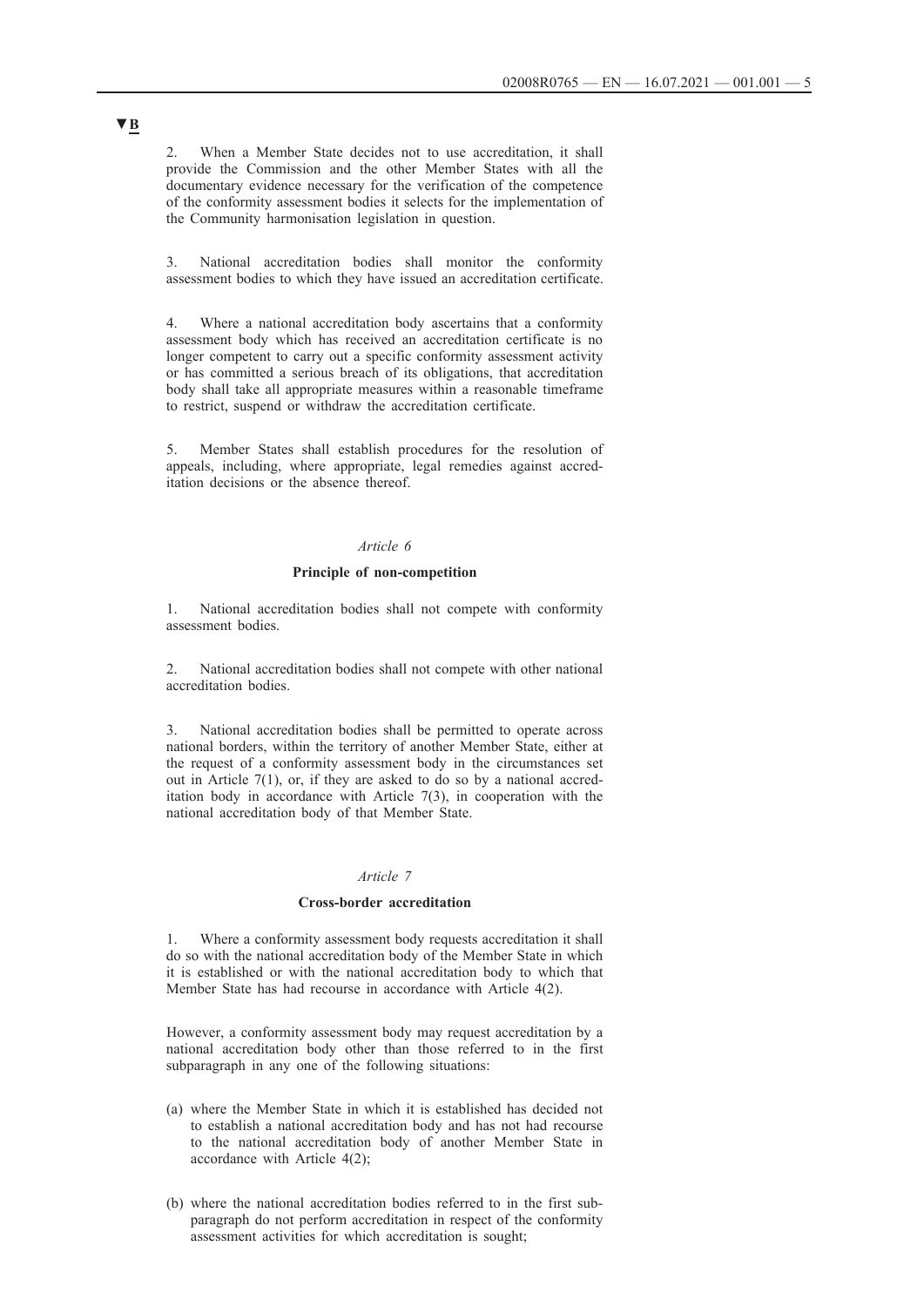(c) where the national accreditation bodies referred to in the first subparagraph have not successfully undergone peer evaluation under Article 10 in respect of the conformity assessment activities for which accreditation is sought.

2. Where a national accreditation body receives a request pursuant to paragraph 1(b) or (c), it shall inform the national accreditation body of the Member State in which the requesting conformity assessment body is established. In such cases, the national accreditation body of the Member State in which the requesting conformity assessment body is established may participate as an observer.

3. A national accreditation body may request another national accreditation body to carry out part of the assessment activity. In such a case, the accreditation certificate shall be issued by the requesting body.

## *Article 8*

## **Requirements for national accreditation bodies**

A national accreditation body shall fulfil the following requirements:

- 1. it shall be organised in such a manner as to make it independent of the conformity assessment bodies it assesses and of commercial pressures, and to ensure that no conflicts of interest with conformity assessment bodies occur;
- 2. it shall be organised and operated so as to safeguard the objectivity and impartiality of its activities;
- 3. it shall ensure that each decision relating to the attestation of competence is taken by competent persons different from those who carried out the assessment;
- 4. it shall have adequate arrangements to safeguard the confidentiality of the information obtained;
- 5. it shall identify the conformity assessment activities for which it is competent to perform accreditation, referring, where appropriate, to relevant Community or national legislation and standards;
- 6. it shall set up the procedures necessary to ensure efficient management and appropriate internal controls;
- 7. it shall have a number of competent personnel at its disposal sufficient for the proper performance of its tasks;
- 8. it shall document the duties, responsibilities and authorities of personnel who could affect the quality of the assessment and of the attestation of competence;
- 9. it shall establish, implement and maintain procedures for monitoring the performance and competence of the personnel involved;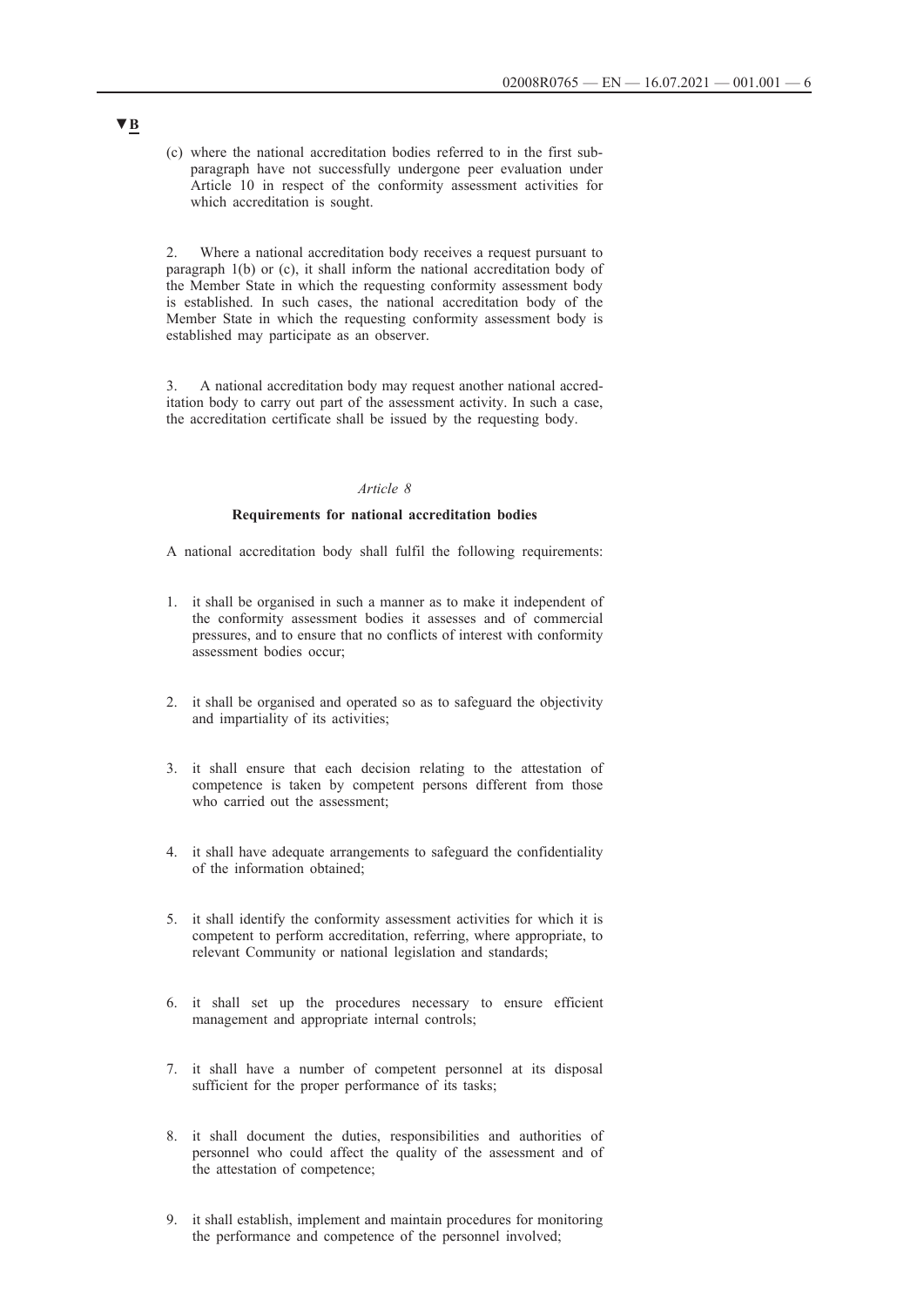- 10. it shall verify that conformity assessments are carried out in an appropriate manner, meaning that unnecessary burdens are not imposed on undertakings and that due account is taken of the size of an undertaking, the sector in which it operates, its structure, the degree of complexity of the product technology in question and the mass or serial nature of the production process;
- 11. it shall publish audited annual accounts prepared in accordance with generally accepted accounting principles.

# *Article 9*

#### **Compliance with requirements**

1. Where a national accreditation body does not meet the requirements of this Regulation or fails to fulfil its obligations hereunder, the Member State concerned shall take appropriate corrective action or shall ensure that such corrective action is taken, and shall inform the Commission thereof.

2. Member States shall monitor their national accreditation bodies at regular intervals in order to ensure that they fulfil the requirements laid down in Article 8 on a continuing basis.

3. Member States shall take the utmost account of the results of peer evaluation under Article 10 when carrying out the monitoring referred to in paragraph 2 of this Article.

4. National accreditation bodies shall have in place the necessary procedures to deal with complaints against the conformity assessment bodies they have accredited.

## *Article 10*

### **Peer evaluation**

National accreditation bodies shall subject themselves to peer evaluation organised by the body recognised under Article 14.

2. Stakeholders shall have the right to participate in the system set up for the supervision of peer evaluation activities, but not in individual peer evaluation procedures.

3. Member States shall ensure that their national accreditation bodies regularly undergo peer evaluation as required by paragraph 1.

4. Peer evaluation shall be operated on the basis of sound and transparent evaluation criteria and procedures, in particular concerning structural, human resource and process requirements, confidentiality and complaints. Appropriate appeal procedures against decisions taken as a result of such evaluation shall be provided for.

5. Peer evaluation shall ascertain whether the national accreditation bodies meet the requirements laid down in Article 8, taking into account the relevant harmonised standards referred to in Article 11.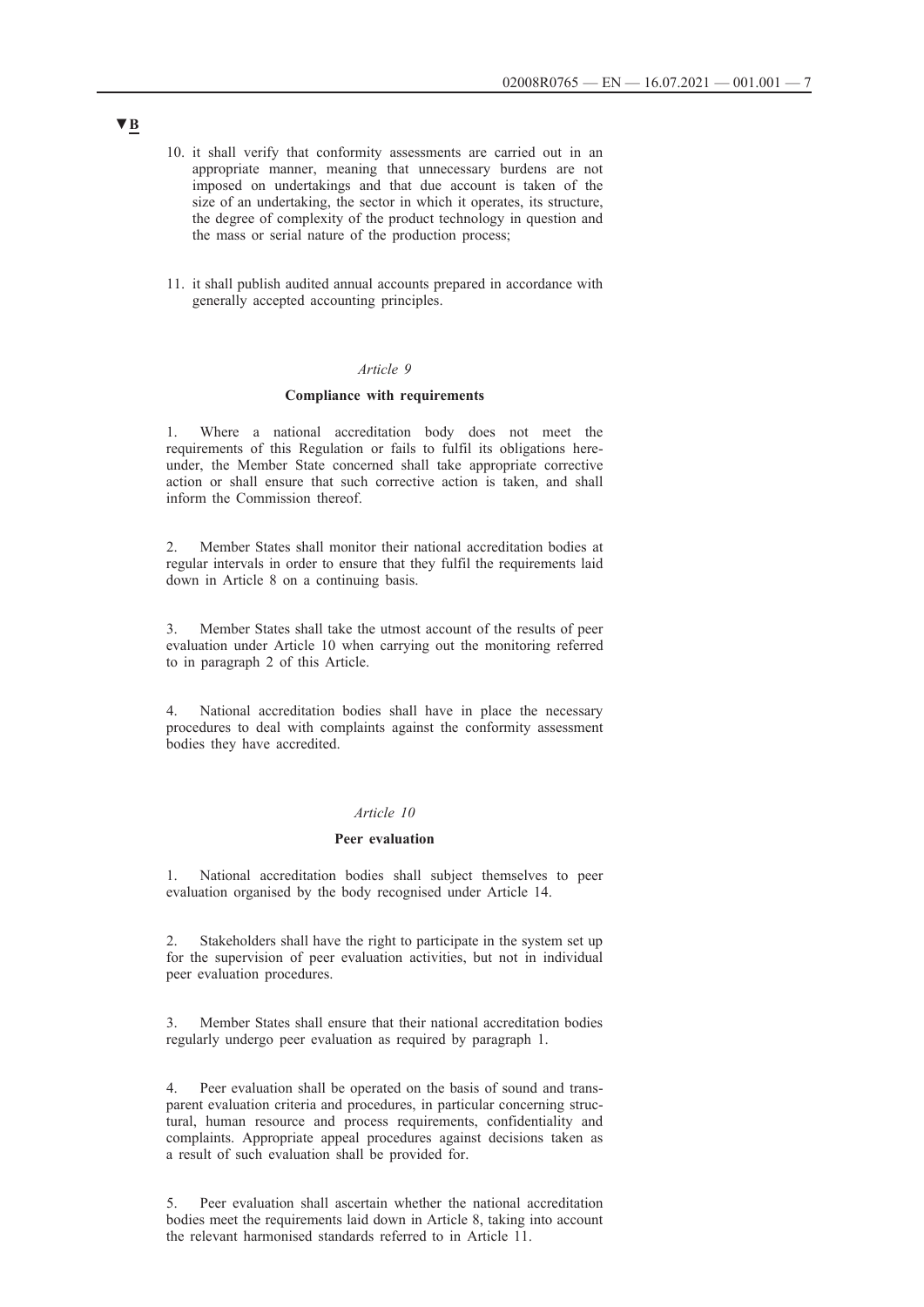6. The outcome of peer evaluation shall be published and communicated by the body recognised under Article 14 to all Member States and the Commission.

7. The Commission shall, in cooperation with the Member States, oversee the rules and the proper functioning of the peer evaluation system.

## *Article 11*

## **Presumption of conformity for national accreditation bodies**

1. National accreditation bodies that demonstrate conformity with the criteria laid down in the relevant harmonised standard, the reference of which has been published in the *Official Journal of the European Union*, by having successfully undergone peer evaluation under Article 10 shall be presumed to fulfil the requirements laid down in Article 8.

2. National authorities shall recognise the equivalence of the services delivered by those accreditation bodies which have successfully undergone peer evaluation under Article 10, and thereby accept, on the basis of the presumption referred to in paragraph 1 of this Article, the accreditation certificates of those bodies and the attestations issued by the conformity assessment bodies accredited by them.

## *Article 12*

### **Information obligation**

1. Each national accreditation body shall inform the other national accreditation bodies of the conformity assessment activities in respect of which it operates accreditation and of any changes thereto.

2. Each Member State shall inform the Commission and the body recognised under Article 14 of the identity of its national accreditation body and of all conformity assessment activities in respect of which that body operates accreditation in support of Community harmonisation legislation, and of any changes thereto.

3. Each national accreditation body shall regularly make publicly available information concerning the results of its peer evaluation, the conformity assessment activities in respect of which it operates accreditation and any changes thereto.

#### *Article 13*

### **Requests to the body recognised under Article 14**

1. The Commission may, after consulting the Committee set up by Article 5 of Directive 98/34/EC, request the body recognised under Article 14 to contribute to the development, maintenance and implementation of accreditation in the Community.

2. The Commission may also, following the procedure laid down in paragraph 1: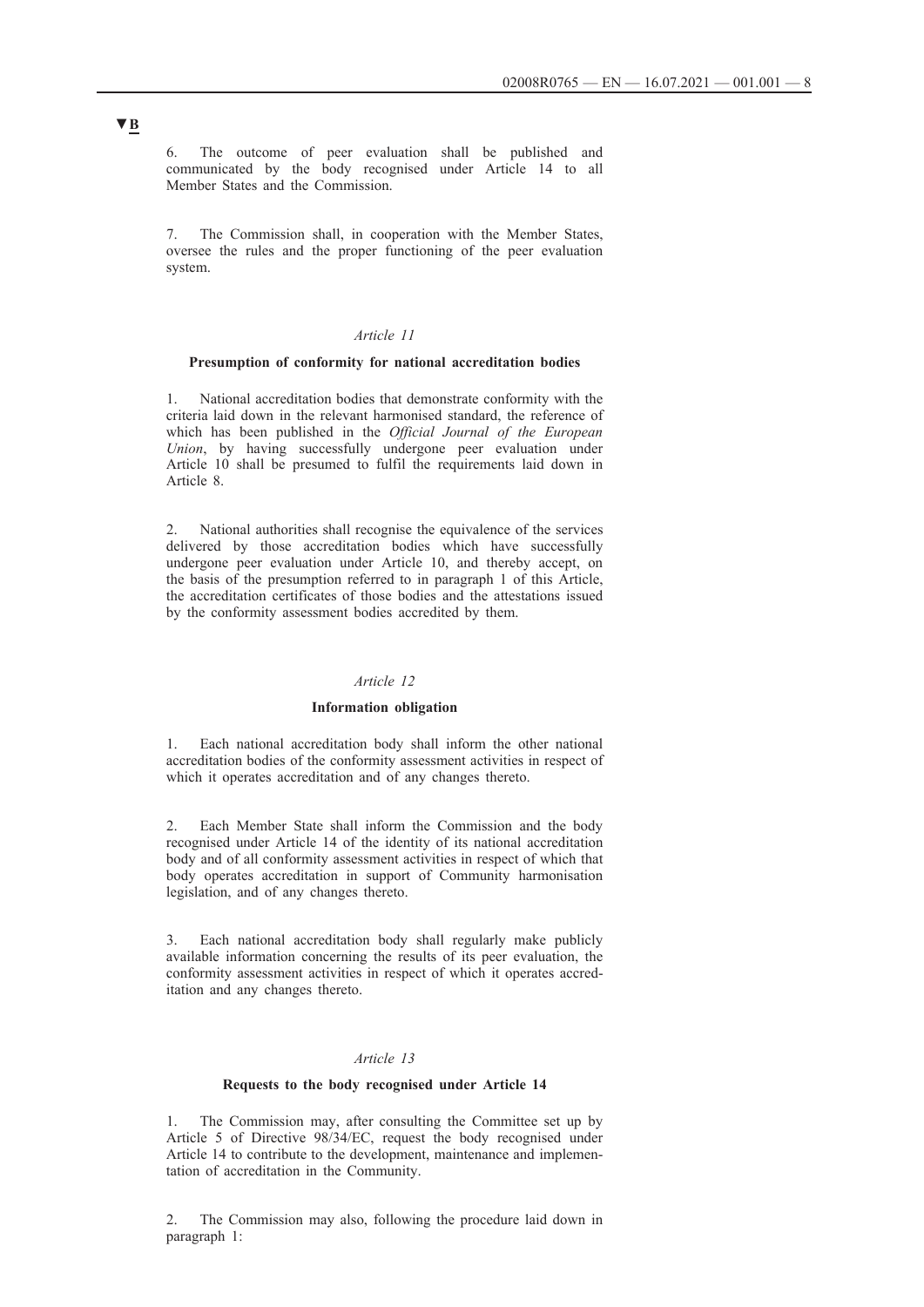- (a) request the body recognised under Article 14 to lay down evaluation criteria and procedures for peer evaluation and to develop sectoral accreditation schemes;
- (b) accept any existing scheme that already lays down evaluation criteria and procedures for peer evaluation.

3. The Commission shall ensure that sectoral schemes identify the technical specifications necessary to meet the level of competence required by Community harmonisation legislation in fields with specific requirements relating to technology, health and safety or environment related requirements or any other aspect of public interest protection.

# *Article 14*

## **European accreditation infrastructure**

1. The Commission shall, after consulting the Member States, recognise a body which satisfies the requirements set out in Annex I to this Regulation.

2. A body which is to be recognised pursuant to paragraph 1 shall conclude an agreement with the Commission. That agreement shall specify, *inter alia*, the detailed tasks of the body, funding provisions and provisions for its supervision. Both the Commission and the body shall be able to terminate the agreement without cause at the expiry of a reasonable period of notice to be defined therein.

3. The Commission and the body shall make the agreement public.

4. The Commission shall communicate the recognition of a body pursuant to paragraph 1 to the Member States and to national accreditation bodies.

5. The Commission may not recognise more than one body at a time.

6. The first body recognised under this Regulation shall be the European cooperation for accreditation, provided that it has concluded an agreement as specified in paragraph 2.

### CHAPTER III

### **COMMUNITY MARKET SURVEILLANCE FRAMEWORK AND CONTROLS OF PRODUCTS ENTERING THE COMMUNITY MARKET**

## *SECTION 1*

### *General provisions*

 $\mathbf{v}_{\mathbf{M1}}$ 

**▼B**

### *SECTION 2*

*Community market surveillance framework*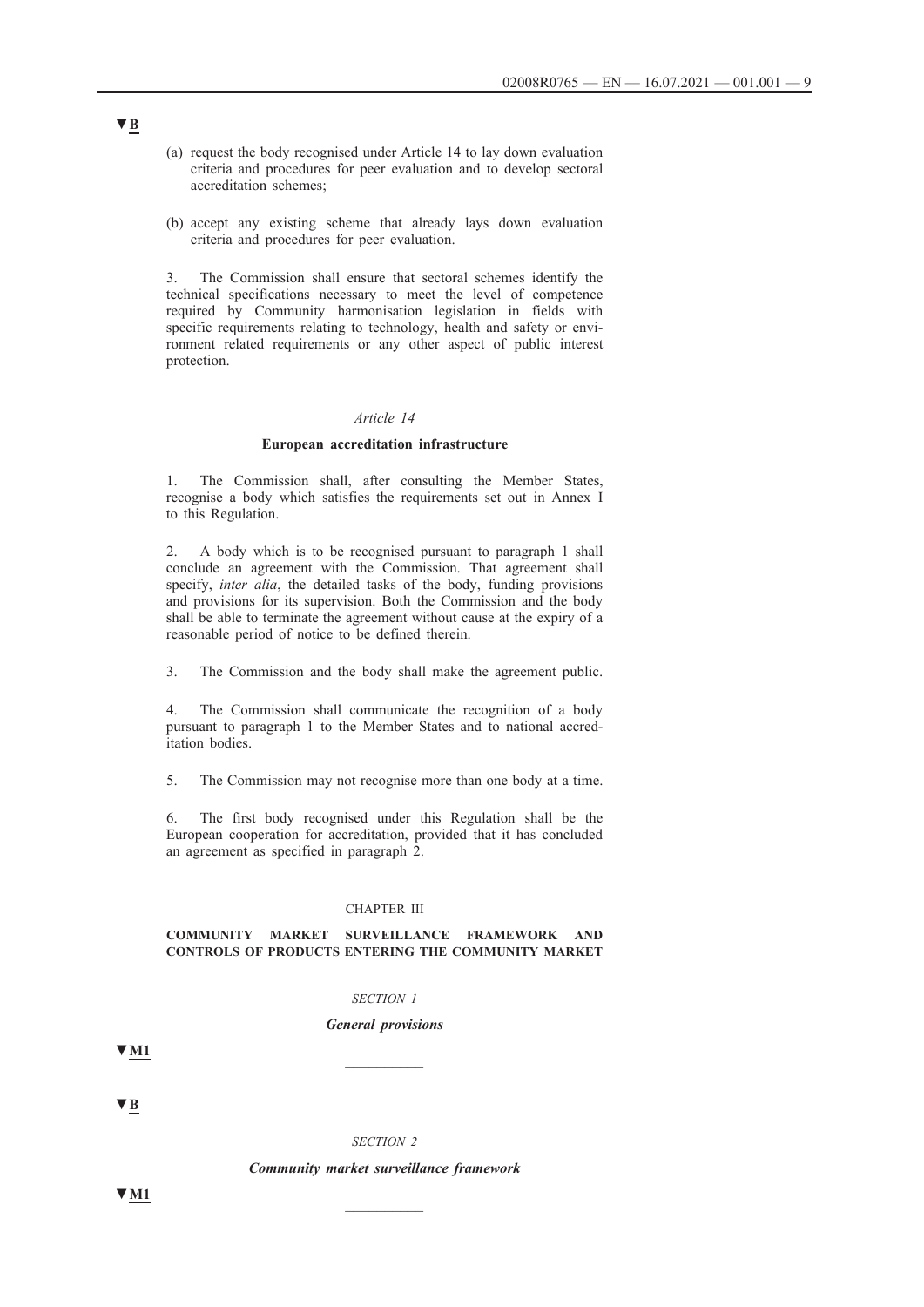### *SECTION 3*

## *Controls of products entering the Community market*

 $\mathbf{v}_{\mathbf{M1}}$ 

## **▼B**

# CHAPTER IV

# **CE MARKING**

## *Article 30*

## **General principles of the CE marking**

1. The CE marking shall be affixed only by the manufacturer or his authorised representative.

2. The CE marking as presented in Annex II shall be affixed only to products to which its affixing is provided for by specific Community harmonisation legislation, and shall not be affixed to any other product.

3. By affixing or having affixed the CE marking, the manufacturer indicates that he takes responsibility for the conformity of the product with all applicable requirements set out in the relevant Community harmonisation legislation providing for its affixing.

4. The CE marking shall be the only marking which attests the conformity of the product with the applicable requirements of the relevant Community harmonisation legislation providing for its affixing.

5. The affixing to a product of markings, signs or inscriptions which are likely to mislead third parties regarding the meaning or form of the CE marking shall be prohibited. Any other marking may be affixed to the product provided that the visibility, legibility and meaning of the CE marking is not thereby impaired.

6. Without prejudice to Article 41, Member States shall ensure the correct implementation of the regime governing the CE marking and take appropriate action in the event of improper use of the marking. Member States shall also provide for penalties for infringements, which may include criminal sanctions for serious infringements. Those penalties shall be proportionate to the seriousness of the offence and constitute an effective deterrent against improper use.

## CHAPTER V

## **COMMUNITY FINANCING**

#### *Article 31*

## **Body pursuing an aim of general European interest**

The body recognised under Article 14 shall be considered a body pursuing an aim of general European interest within the meaning of Article 162 of Commission Regulation (EC, Euratom) No 2342/2002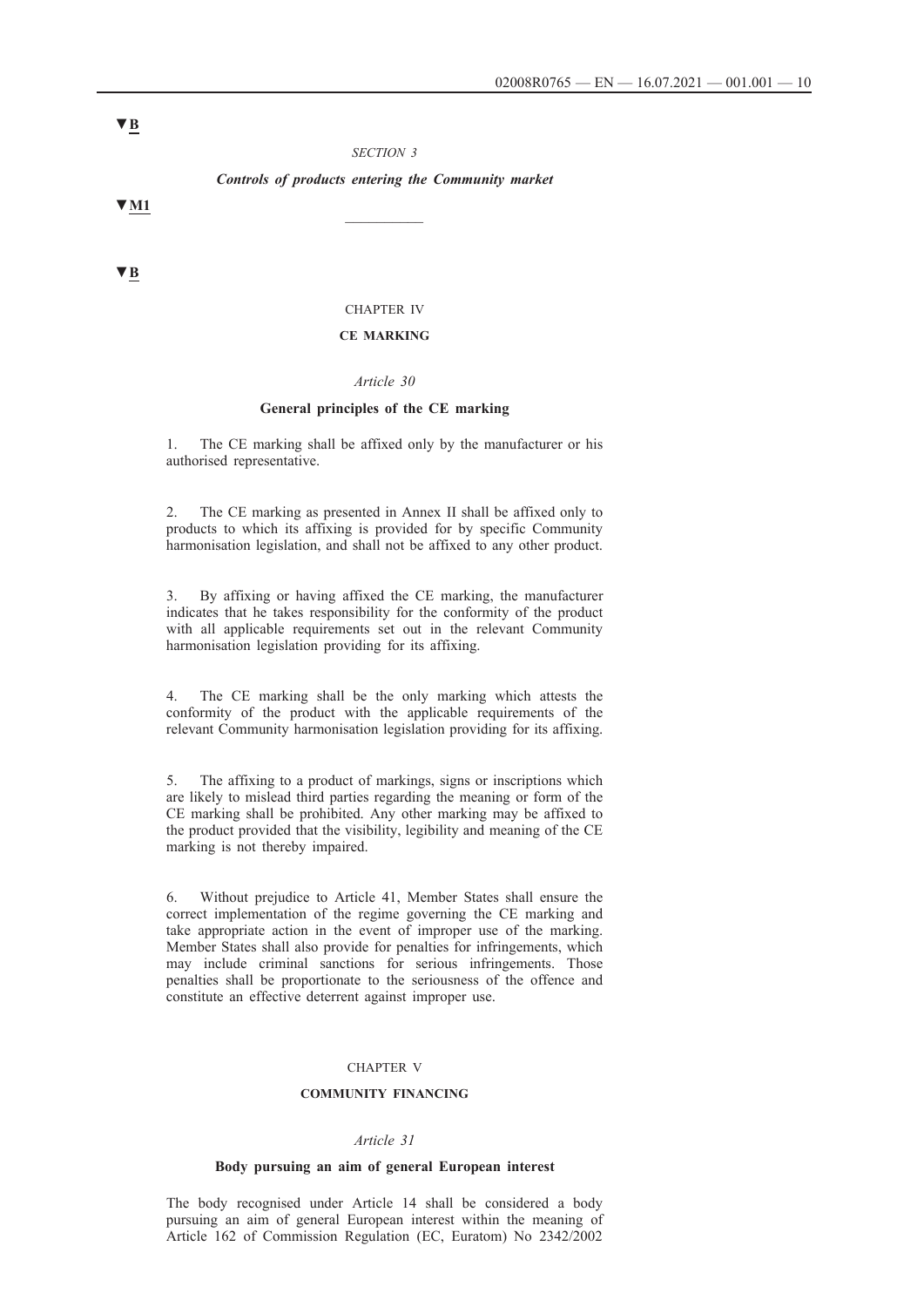of 23 December 2002 laying down detailed rules for the implementation of Regulation (EC, Euratom) No  $1605/2002$  (<sup>1</sup>).

# *Article 32*

## **Activities eligible for Community financing**

1. The Community may finance the following activities in connection with the application of this Regulation:

- (a) the production and revision of sectoral accreditation schemes referred to in Article 13(3);
- (b) the activities of the secretariat of the body recognised under Article 14, such as the coordination of accreditation activities, the processing of technical work linked to the operation of the peer evaluation system, the provision of interested parties with information and the participation of the body in the activities of international organisations in the field of accreditation;

### **▼M1**

 $\frac{1}{2}$ 

- (c) the drawing up and updating of contributions to guidelines in the fields of accreditation, notification to the Commission of conformity assessment bodies and conformity assessment;
- (f) the performance of preliminary or ancillary work in connection with the implementation of the conformity assessment, metrology and accreditation activities linked to the implementation of Community legislation, such as studies, programmes, evaluations, guidelines, comparative analyses, mutual joint visits, research work, the development and maintenance of databases, training activities, laboratory work, proficiency testing, inter-laboratory tests and conformity assessment work;
- (g) activities carried out under programmes of technical assistance, cooperation with third countries and the promotion and enhancement of European conformity assessment and accreditation policies and systems among interested parties in the Community and at international level.

## **▼B**

2. The activities referred to in paragraph 1(a) shall be eligible for Community financing only if the Committee set up by Article 5 of Directive 98/34/EC has been consulted on the requests to be submitted to the body recognised under Article 14 of this Regulation.

#### *Article 33*

### **Bodies eligible for Community financing**

Community financing may be granted to the body recognised under Article 14 for the implementation of the activities set out in Article 32.

<sup>(1)</sup> OJ L 357, 31.12.2002, p. 1. Regulation as last amended by Regulation (EC, Euratom) No 478/2007 (OJ L 111, 28.4.2007, p. 13).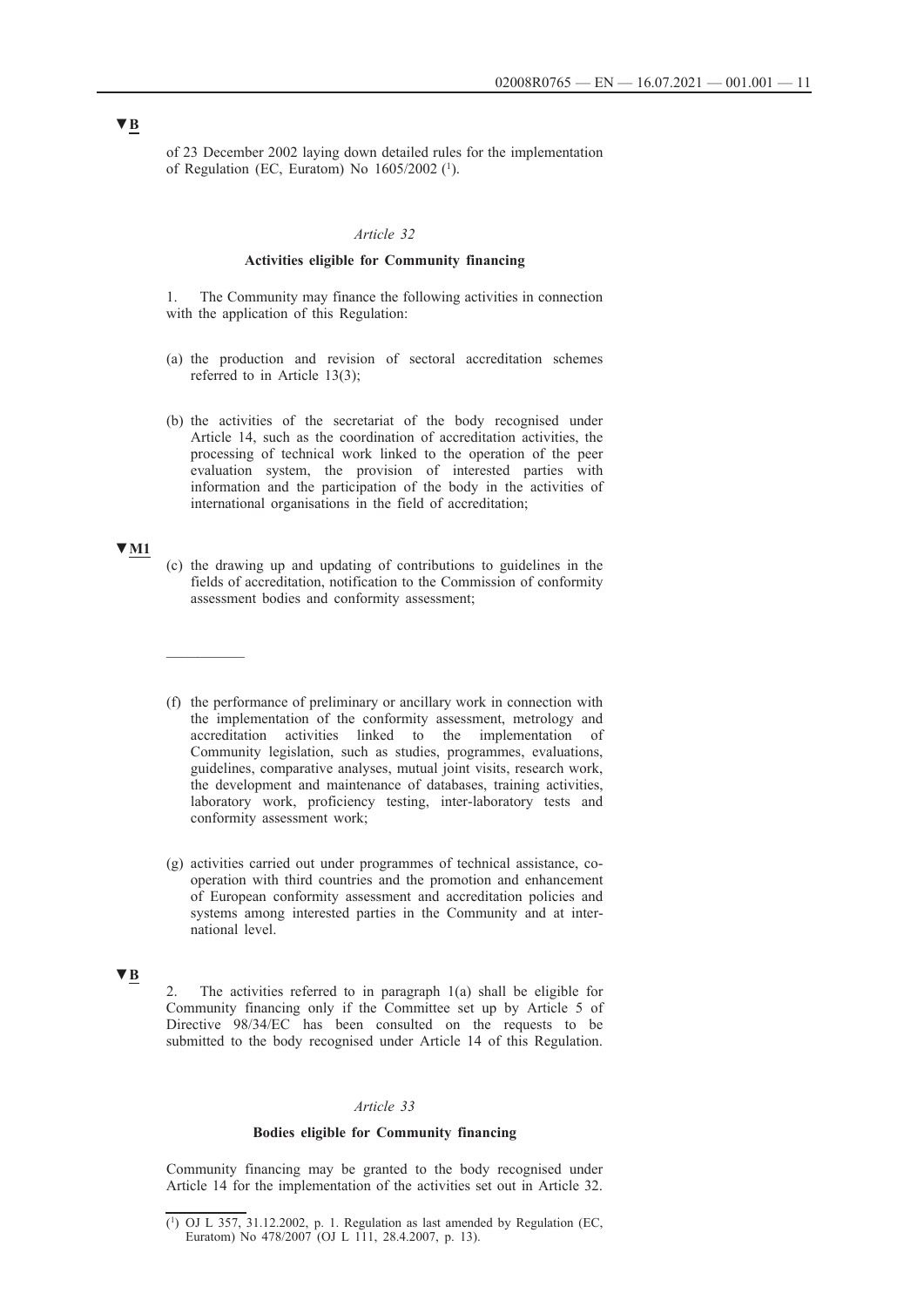However, Community financing may also be granted to other bodies for the carrying out of the activities set out in Article 32, except those set out in paragraph 1(a) and (b) of that Article.

## *Article 34*

# **Financing**

The appropriations allocated to the activities referred to in this Regulation shall be determined each year by the budgetary authority within the limits of the financial framework in force.

## *Article 35*

# **Financing arrangements**

- 1. Community financing shall be provided:
- (a) without a call for proposals, to the body recognised under Article 14 to carry out those activities referred to in Article  $32(1)(a)$  to (g) for which grants can be awarded in accordance with the Financial Regulation;
- (b) in the form of grants after a call for proposals, or by public procurement procedures, to other bodies to carry out the activities referred to in Article  $32(1)(c)$  to (g).

2. The activities of the secretariat of the body recognised under Article 14 referred to in Article 32(1)(b) may be financed on the basis of operating grants. In the event of renewal, the operating grants shall not be decreased automatically.

3. Grant agreements may authorise flat-rate cover of the beneficiary's overheads up to a maximum of 10 % of total eligible direct costs for actions, except where the beneficiary's indirect costs are covered through an operating grant financed from the Community budget.

4. The common cooperation objectives and the administrative and financial conditions relating to the grants awarded to the body recognised under Article 14 may be defined in a framework partnership agreement signed by the Commission and that body, in accordance with the Financial Regulation and Regulation (EC, Euratom) No 2342/2002. The European Parliament and the Council shall be informed of the conclusion of any such agreement.

## *Article 36*

#### **Management and monitoring**

The appropriations determined by the budgetary authority for the financing of conformity assessment, accreditation and market surveillance activities may also cover administrative expenses relating to preparation, monitoring, inspection, auditing and evaluation which are directly necessary for the achievement of the objectives of this Regulation, and in particular studies, meetings, information and publication activities, expenses relating to informatics networks for the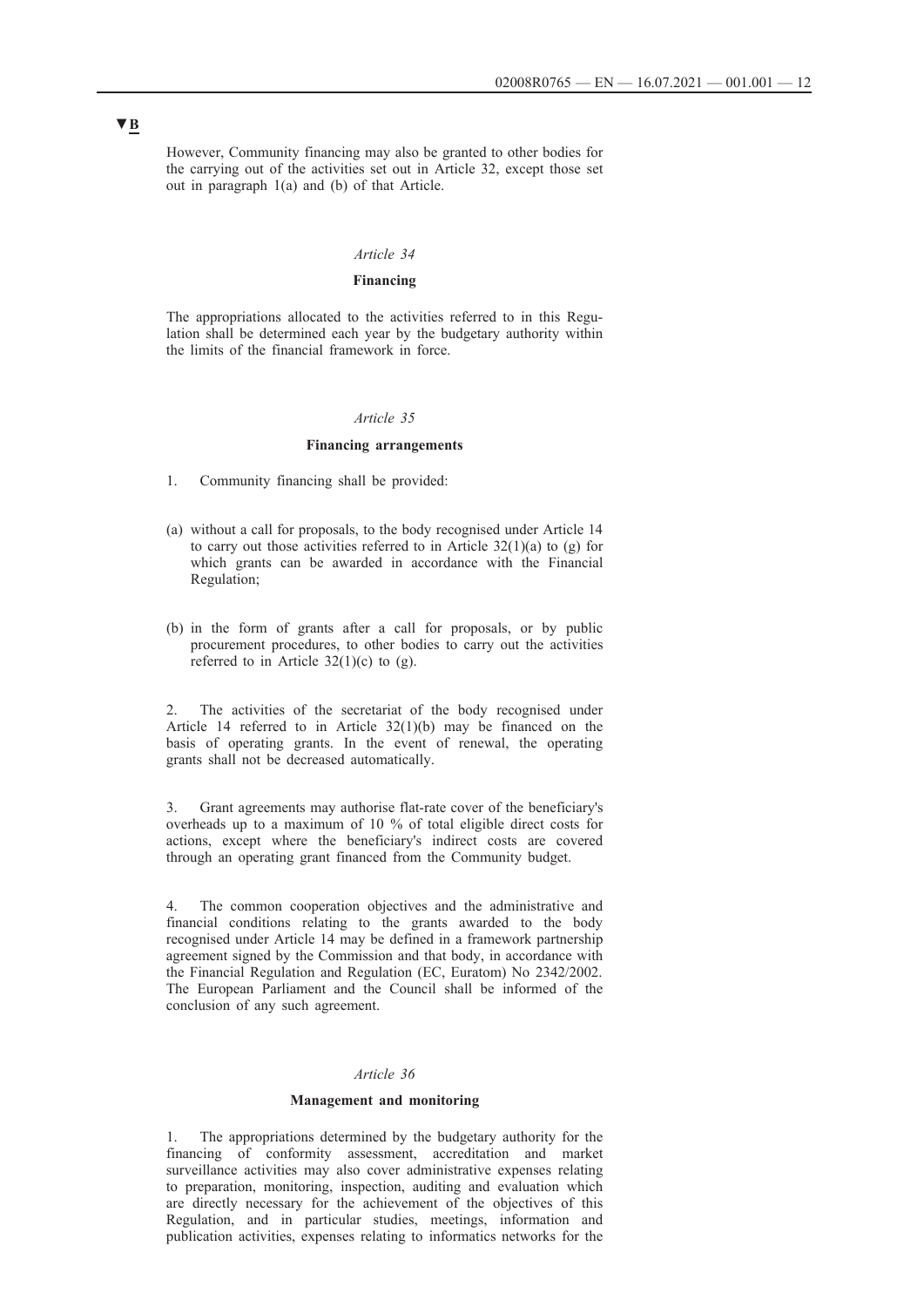exchange of information and any other expenditure on administrative and technical assistance which the Commission may use for conformity assessment and accreditation activities.

2. The Commission shall evaluate the relevance of the conformity assessment, accreditation and market surveillance activities that receive Community financing in the light of the requirements of Community policies and legislation, and inform the European Parliament and the Council of the outcome of that evaluation by  $\hat{1}$  January 2013 and every five years thereafter.

## *Article 37*

## **Protection of the Community's financial interests**

1. The Commission shall ensure that, when the activities financed under this Regulation are implemented, the Community's financial interests are protected by the application of preventive measures against fraud, corruption and other illegal activities, by effective checks and by the recovery of amounts unduly paid and, if irregularities are detected, by effective, proportionate and dissuasive penalties, in accordance with Council Regulation (EC, Euratom) No 2988/95 of 18 December 1995 on the protection of the European Communities financial interests (1), Council Regulation (Euratom, EC) No 2185/96 of 11 November 1996 concerning on-the-spot checks and inspections carried out by the Commission in order to protect the European Communities' financial interests against fraud and other irregularities  $(2)$  and Regulation (EC) No 1073/1999 of the European Parliament and of the Council of 25 May 1999 concerning investigations conducted by the European Anti-Fraud Office (OLAF) $(3)$ .

2. For the purposes of the Community activities financed under this Regulation, the notion of irregularity referred to in Article 1(2) of Regulation (EC, Euratom) No 2988/95 shall mean any infringement of a provision of Community law or any breach of a contractual obligation resulting from an act or omission by an economic operator which has, or would have, the effect of prejudicing the general budget of the European Union or budgets managed by it by an unjustified item of expenditure.

3. Any agreements and contracts resulting from this Regulation shall provide for monitoring and financial control by the Commission or any representative which it authorises and for audits by the Court of Auditors, which may be conducted on the spot if necessary.

<sup>(1)</sup> OJ L 312, 23.12.1995, p. 1.

<sup>(2)</sup> OJ L 292, 15.11.1996, p. 2.

<sup>(3)</sup> OJ L 136, 31.5.1999, p. 1.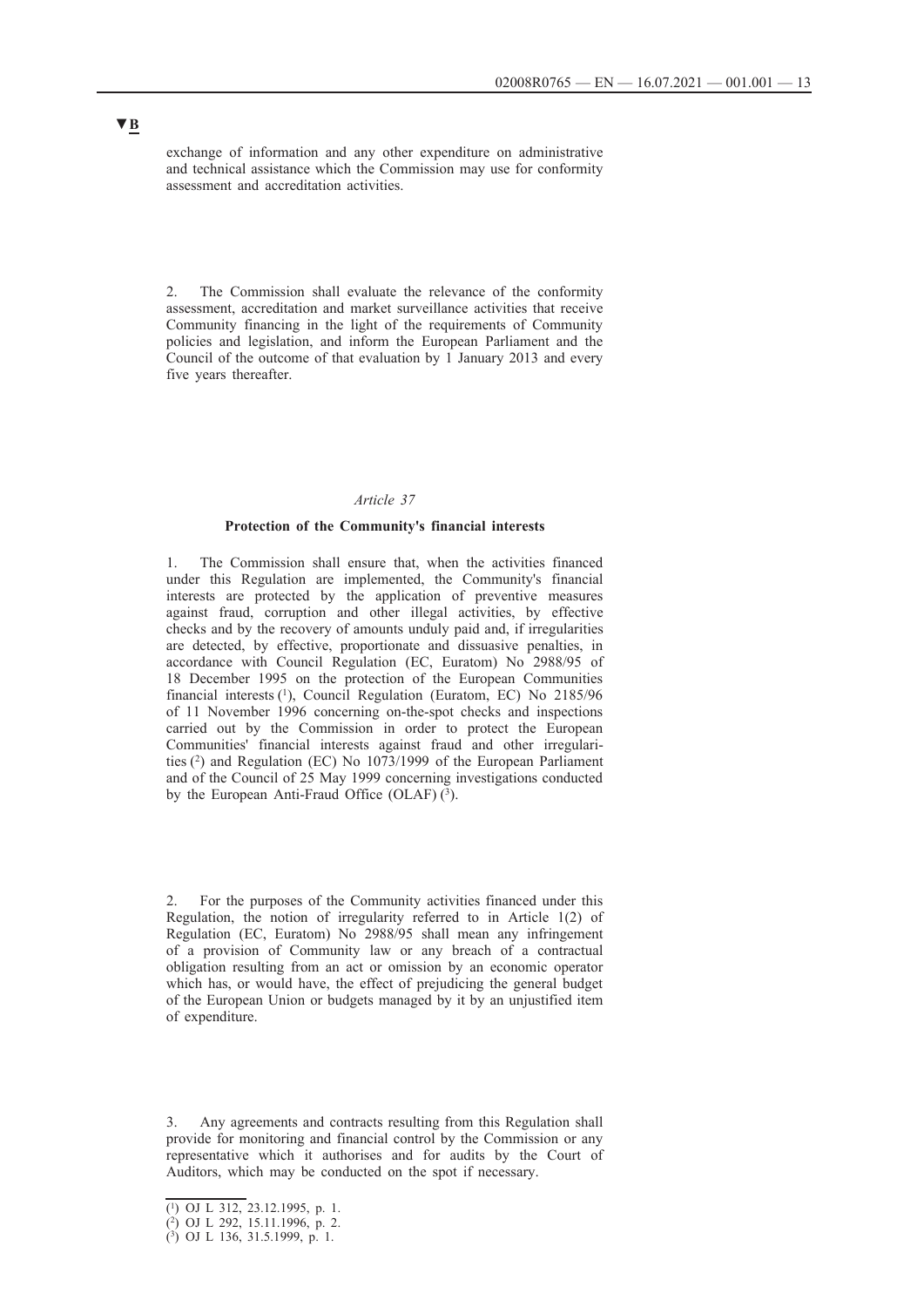### CHAPTER VI

## **FINAL PROVISIONS**

#### *Article 38*

### **Technical guidelines**

In order to facilitate the implementation of this Regulation, the Commission shall draw up non-binding guidelines in consultation with stakeholders.

### *Article 39*

## **Transitional provision**

Accreditation certificates issued before 1 January 2010 may remain valid until the date of their expiry, but no later than 31 December 2014. This Regulation shall, however, apply in the case of their extension or renewal.

### *Article 40*

## **Review and reporting**

By 2 September 2013, the Commission shall submit to the European Parliament and to the Council a report on the application of this Regulation, of Directive 2001/95/EC and of any other relevant Community instrument addressing market surveillance. That report shall, in particular, analyse the consistency of Community rules in the field of market surveillance. If appropriate, it shall be accompanied by proposals to amend and/or consolidate the instruments concerned, in the interests of better regulation and simplification. It shall include an evaluation of the extension of the scope of Chapter III of this Regulation to all products.

By 1 January 2013, and every five years thereafter, the Commission, in cooperation with the Member States, shall produce and submit to the European Parliament and to the Council a report on the implementation of this Regulation.

### *Article 41*

## **Penalties**

The Member States shall lay down rules on penalties for economic operators, which may include criminal sanctions for serious infringements, applicable to infringements of the provisions of this Regulation and shall take all measures necessary to ensure that they are implemented. The penalties provided for shall be effective, proportionate and dissuasive and may be increased if the relevant economic operator has previously committed a similar infringement of the provisions of this Regulation. The Member States shall notify the Commission of those provisions by 1 January 2010 and shall notify it without delay of any subsequent amendment affecting them.

## *Article 42*

### **Amendment to Directive 2001/95/EC**

Article 8(3) of Directive 2001/95/EC shall be replaced by the following: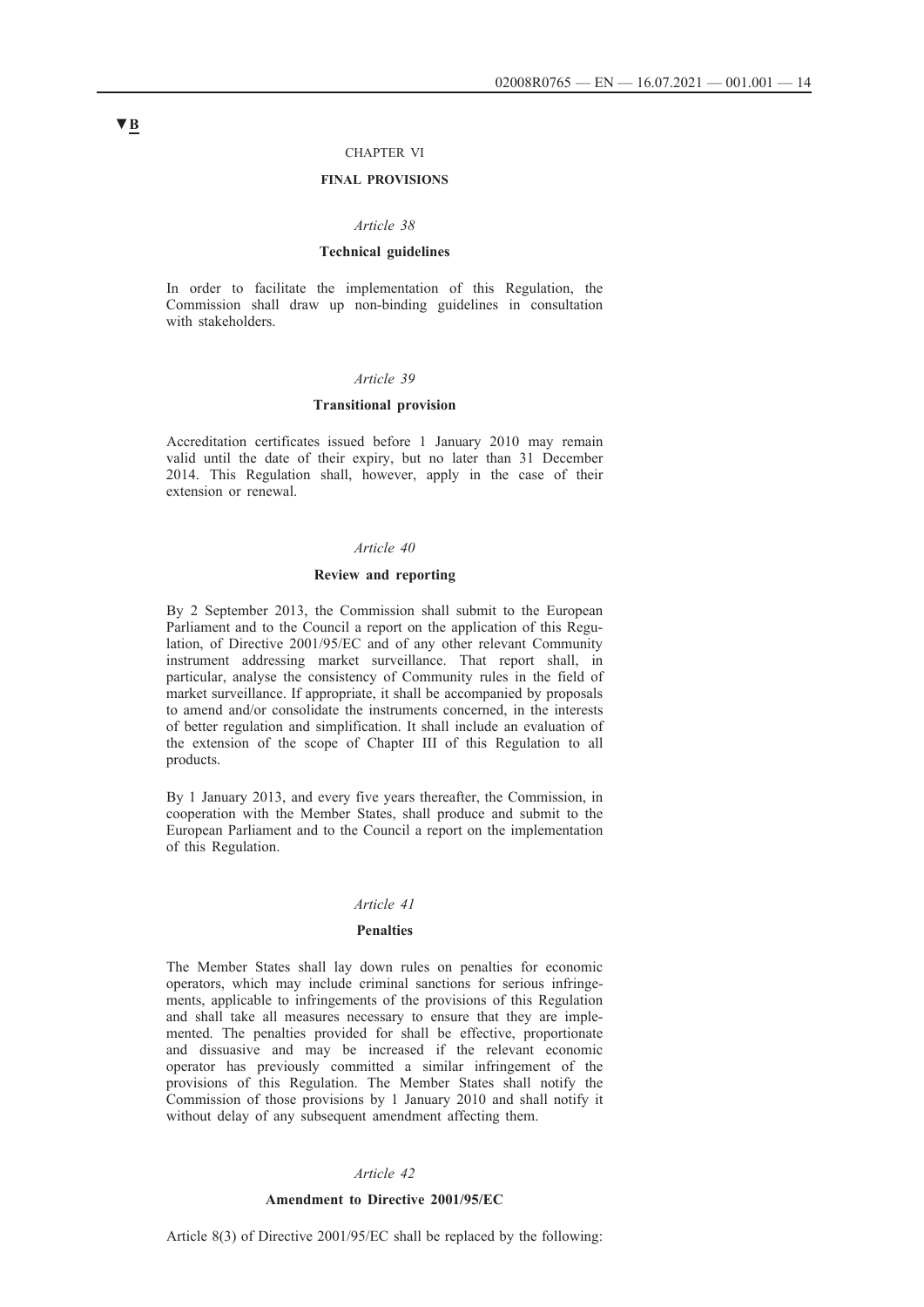'3. In the case of products posing a serious risk, the competent authorities shall with due dispatch take the appropriate measures referred to in paragraph 1(b) to (f). The existence of a serious risk shall be determined by the Member States, assessing each individual case on its merits and taking into account the guidelines referred to in point 8 of Annex II.'.

## *Article 43*

# **Repeal**

Regulation (EEC) No 339/93 is hereby repealed with effect from 1 January 2010.

References to the repealed Regulation shall be construed as references to this Regulation.

## *Article 44*

# **Entry into force**

This Regulation shall enter into force on the 20th day after its publication in the *Official Journal of the European Union*.

It shall apply from 1 January 2010.

This Regulation shall be binding in its entirety and directly applicable in all Member States.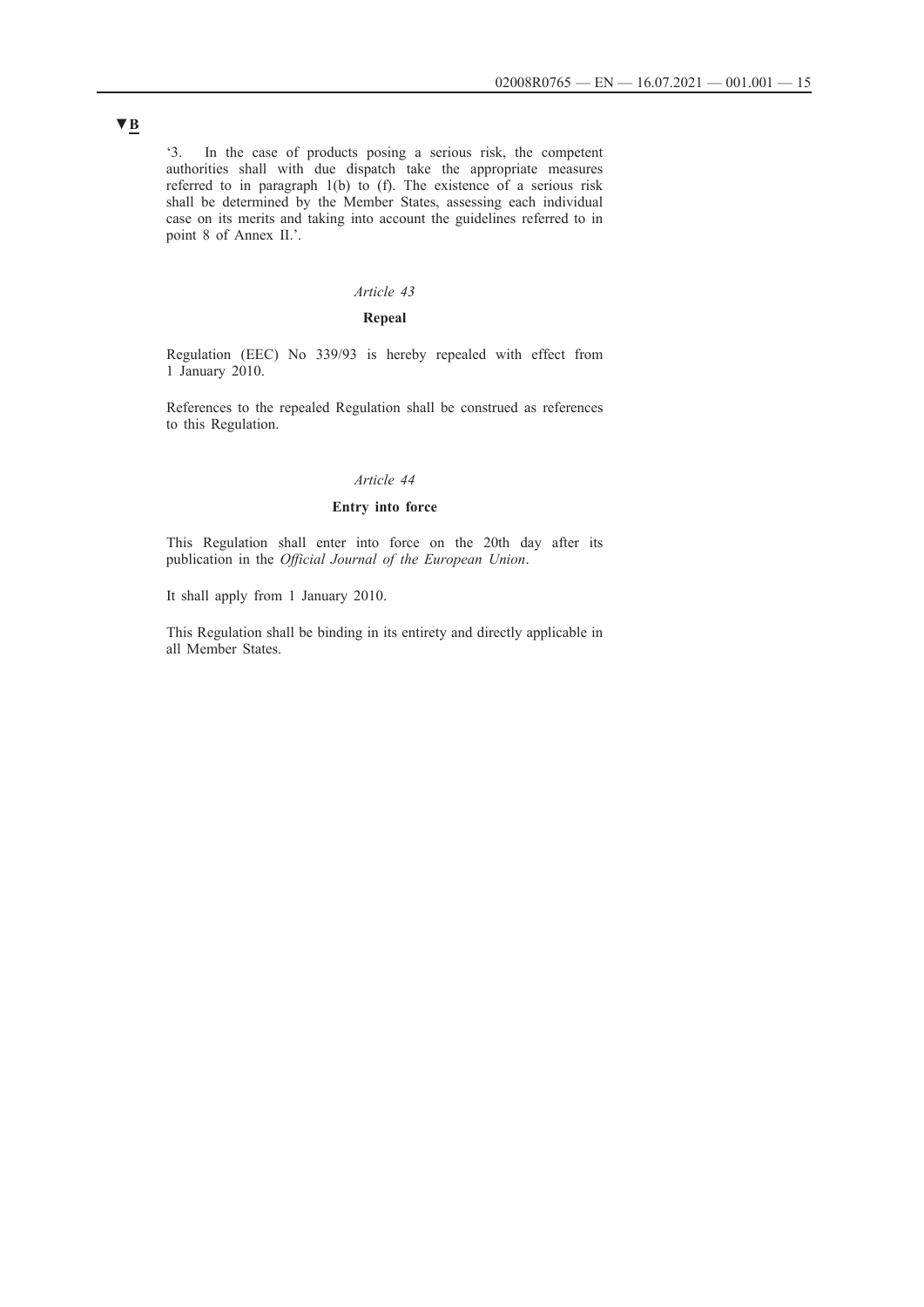### *ANNEX I*

## **Requirements applicable to the body to be recognised under Article 14**

- 1. The body recognised under Article 14 of the Regulation (the body), shall be established within the Community.
- 2. Under the body's constitution, national accreditation bodies from within the Community shall be entitled to be members of it, provided that they comply with the rules and objectives of the body and with the other conditions set out herein and as agreed with the Commission in the framework agreement.
- 3. The body shall consult all relevant stakeholders.
- 4. The body shall provide its members with peer evaluation services satisfying the requirements of Articles 10 and 11.
- 5. The body shall cooperate with the Commission in accordance with this Regulation.